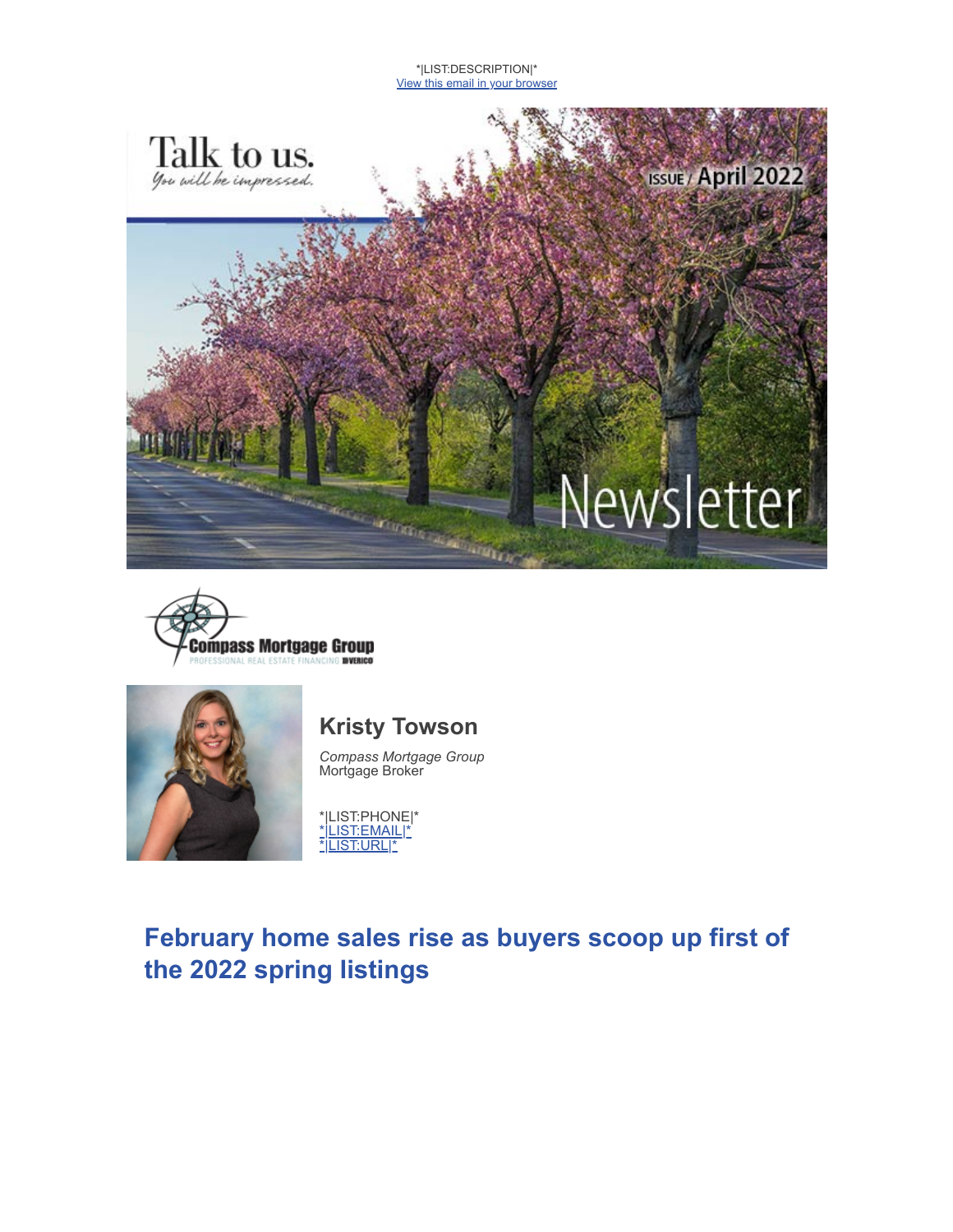

Statistics released by the Canadian Real Estate Association (CREA) show national home sales were up in February 2022 as buyers jumped on the first batch of spring listings.

Home sales recorded over Canadian MLS® Systems climbed 4.6% between January and February 2022. The monthly increase in activity was likely the result of a rebound in new listings in February following big a decline in January. As such, stronger activity may persist as late-February new listings continue to sell in March.

Sales were up in about 60% of local markets in February, led by some big jumps in Calgary and Edmonton, as well as a gain ahead of the national increase in the GTA.

The actual (not seasonally adjusted) number of transactions in February 2022 came in 8.2% below the monthly record set in 2021. That said, as was the case in January and throughout the second half of 2021, it was still the second-highest level on record for that month.



# **How to stay safe during your next road trip**

(NC) Feeling housebound and restless from the pandemic? A road trip may be just what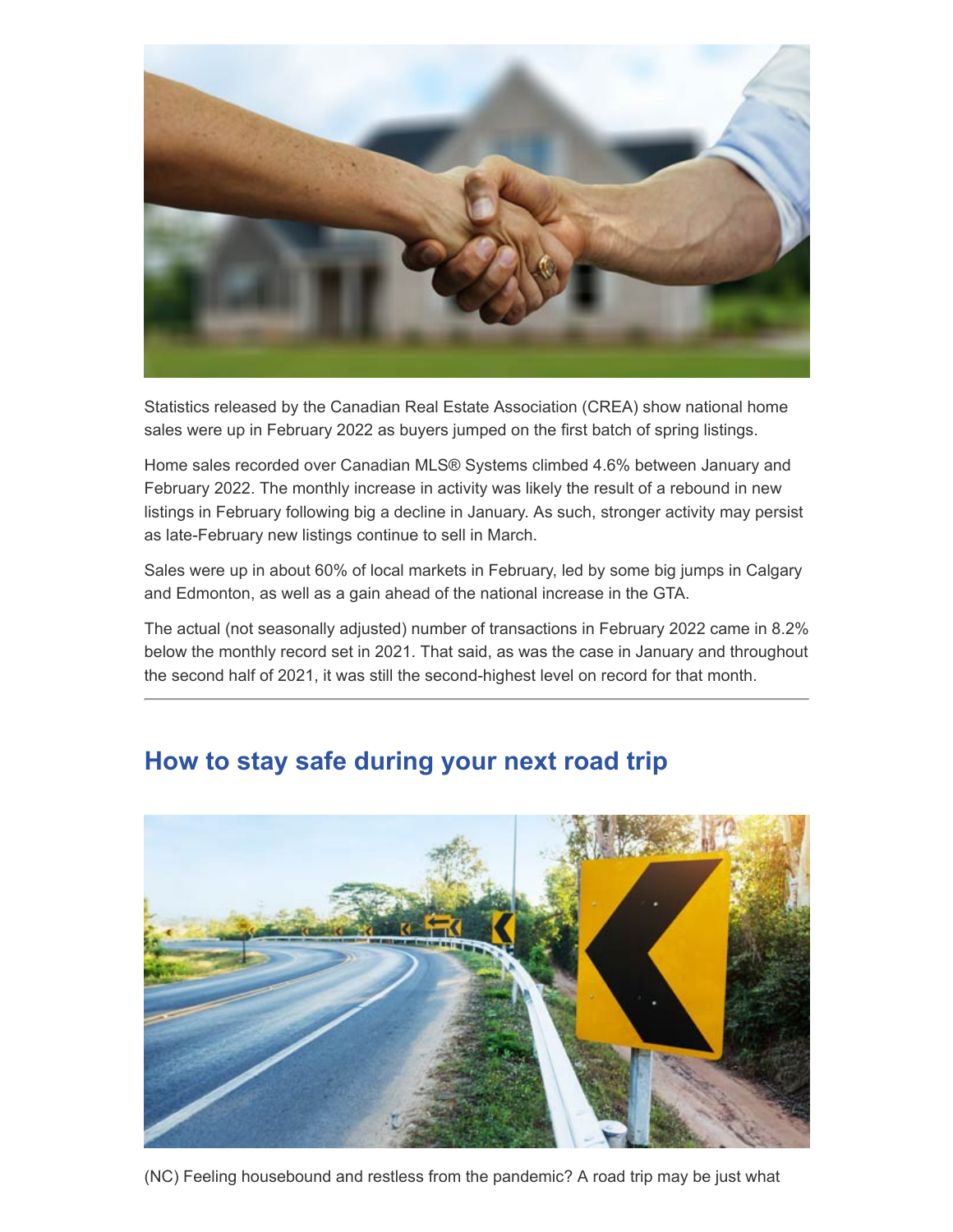you need. It's the perfect opportunity to explore places closer to home that you may not have considered otherwise.

Plus, the feeling you'll get on the open road, listening to your favourite music and enjoying the sights, will surely give you a lift. Before heading out, here are some tips to make your trip as smooth as possible:

#### **Plan your route**

First, decide where you want to go and any attractions you'd like to see along the way. Plan your route accordingly, taking into consideration gas or recharging stations, rest stops and dining options. Get tickets or make reservations ahead of time for any attractions, restaurants or hotels you'd like to visit to ensure availability. Before setting off, check the weather forecasts, as well as road closures or any restrictions along your planned route.

#### **Car maintenance**

Before embarking on a road trip, ensure your car is in top shape. You'll want to check that your tires are in good condition, there are no unusual noises while braking, fluid levels are normal, the wipers are working and that everything is in good order.

This is also a good time to familiarize yourself with the driver assistance features of your car. From blind-spot warnings to cameras, sensors and adaptive cruise control, these features are a great aid. But it's important to know how they will warn you or intervene, and also when they might not work properly, like in bad weather or with poor visibility. Transport Canada recommends reviewing these features in the owner's manual or on the manufacturer's website.

#### **Communicate**

Let family and friends know the route you're taking, as well as your destination and the timeline for your trip. Stay in contact throughout the road trip, sending quick updates as you stop at different landmarks or attractions.

#### **Vehicle Safety Kit**

Consider keeping a vehicle safety kit in your vehicle that may include first aid items, food, tools, flares, reflective safety items, and provisions that can keep you warm. Kits can be purchased at retailers.

www.newscanada.com

### **Have mortgage questions? I'm here to help you!**

Please feel free to contact me with any questions you may have. It would be a pleasure to assist you or any one of your friends or family members!

This electronic mail transmission and any accompanying attachments contain confidential information intended only for the use of the individual or entity named above. Any dissemination, distribution, copying or action taken in reliance on the contents of this communication by anyone other than the intended recipient is strictly prohibited. If you have received this communication in error please immediately delete it and notify the sender.